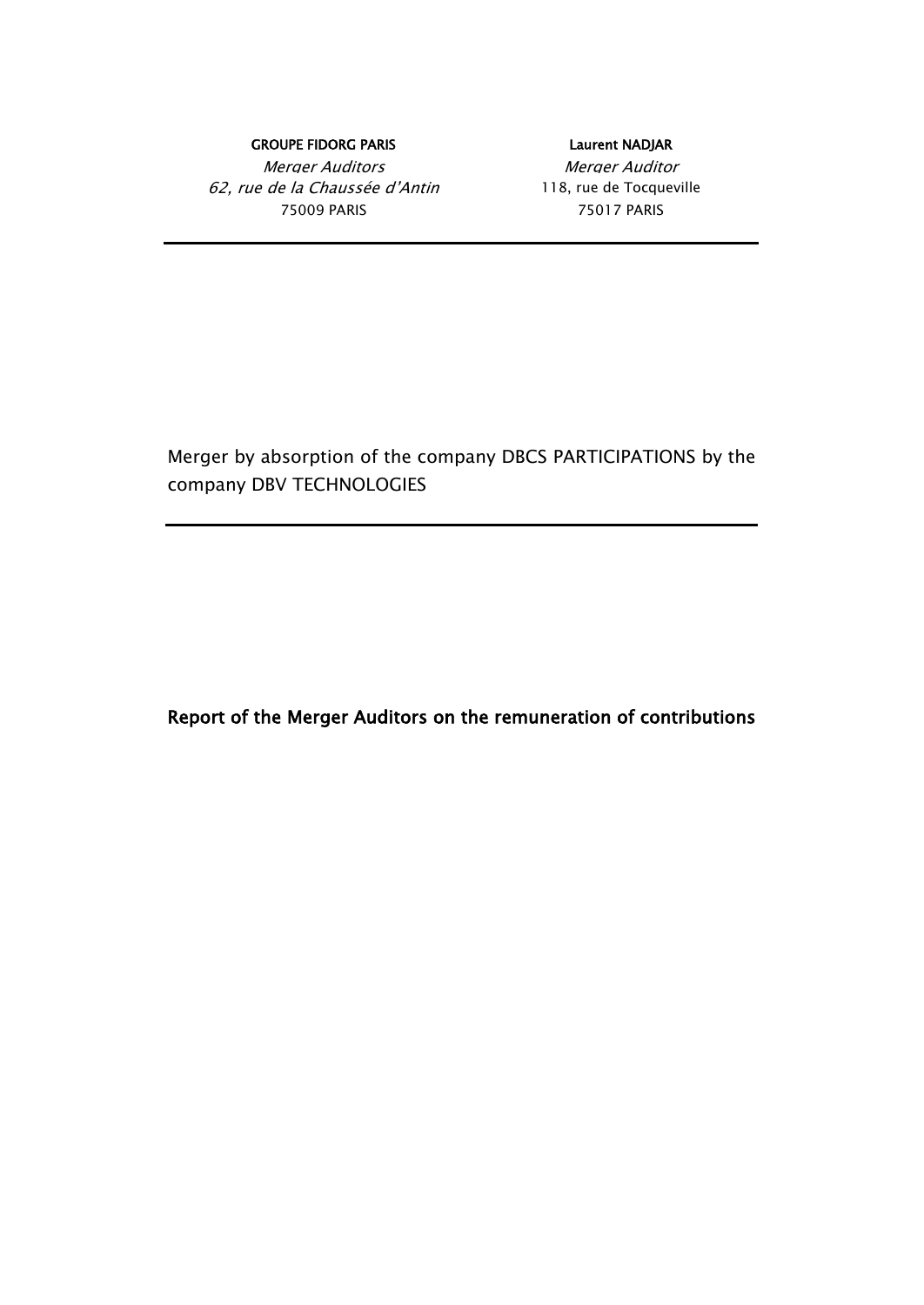# Merger by absorption of the company DBCS PARTICIPATIONS by the company DBV TECHNOLOGIES

Report of the Merger Auditors on the remuneration of contributions

To the Shareholders,

In the performance of the assignment entrusted to us on April 8, 2015 by the President of the Nanterre Commercial Court concerning the merger by absorption of the company DBCS PARTICIPATIONS by the company DBV TECHNOLOGIES, we have prepared this report on the remuneration of the contributions specified in Article L. 225-147 of the French Commercial Code, it being noted that our assessment of the value of the contributions forms a separate report.

The contributed net assets were approved in the draft merger agreement signed by the representatives of the companies concerned on May 11, 2015. It is our responsibility to express our opinion that the amount of the contributions is not overvalued.

To this end, we have performed our due diligence in accordance with the professional guidelines of the national auditing body, Compagnie nationale des commissaires aux comptes, applicable to this assignment. These professional guidelines require investigations to assess the value of the contributions, to verify that they are not overvalued, and to verify that they correspond to at least the nominal value of the shares to be issued by the transferring company augmented by the merger premium.

As our assignment is completed by the lodging of the report, we have no need to update this report to take into account facts and circumstances subsequent to the date of its signing.

At no time have we found ourselves placed in a position of legal incompatibility, prohibition, or disqualification.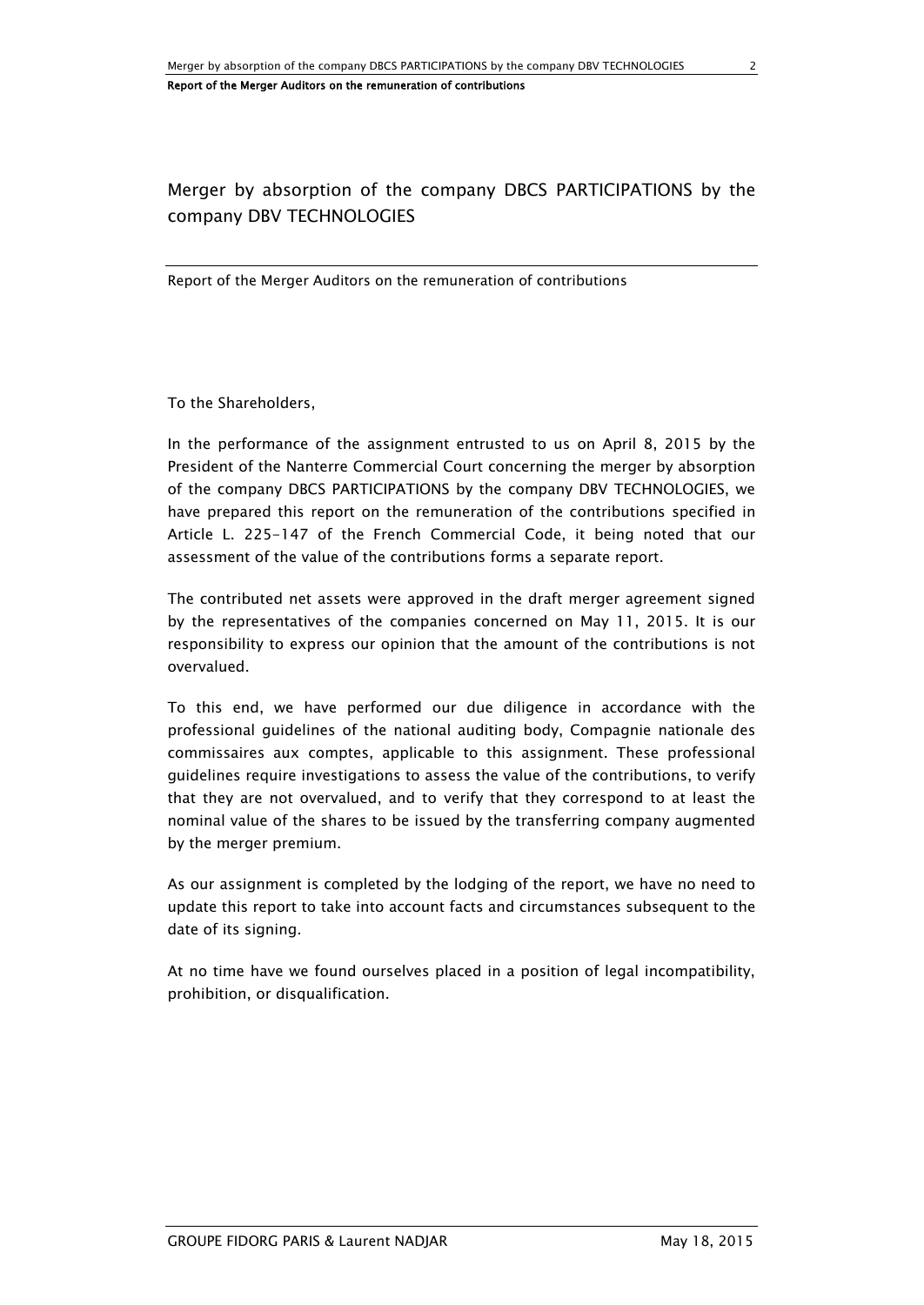Please therefore find, below, our findings and conclusions presented in the following order:

- 1. Presentation of the transaction and description of the contributions
- 2. Work performed and assessment of the value of the contributions
- 3. Summary Key points
- 4. Conclusion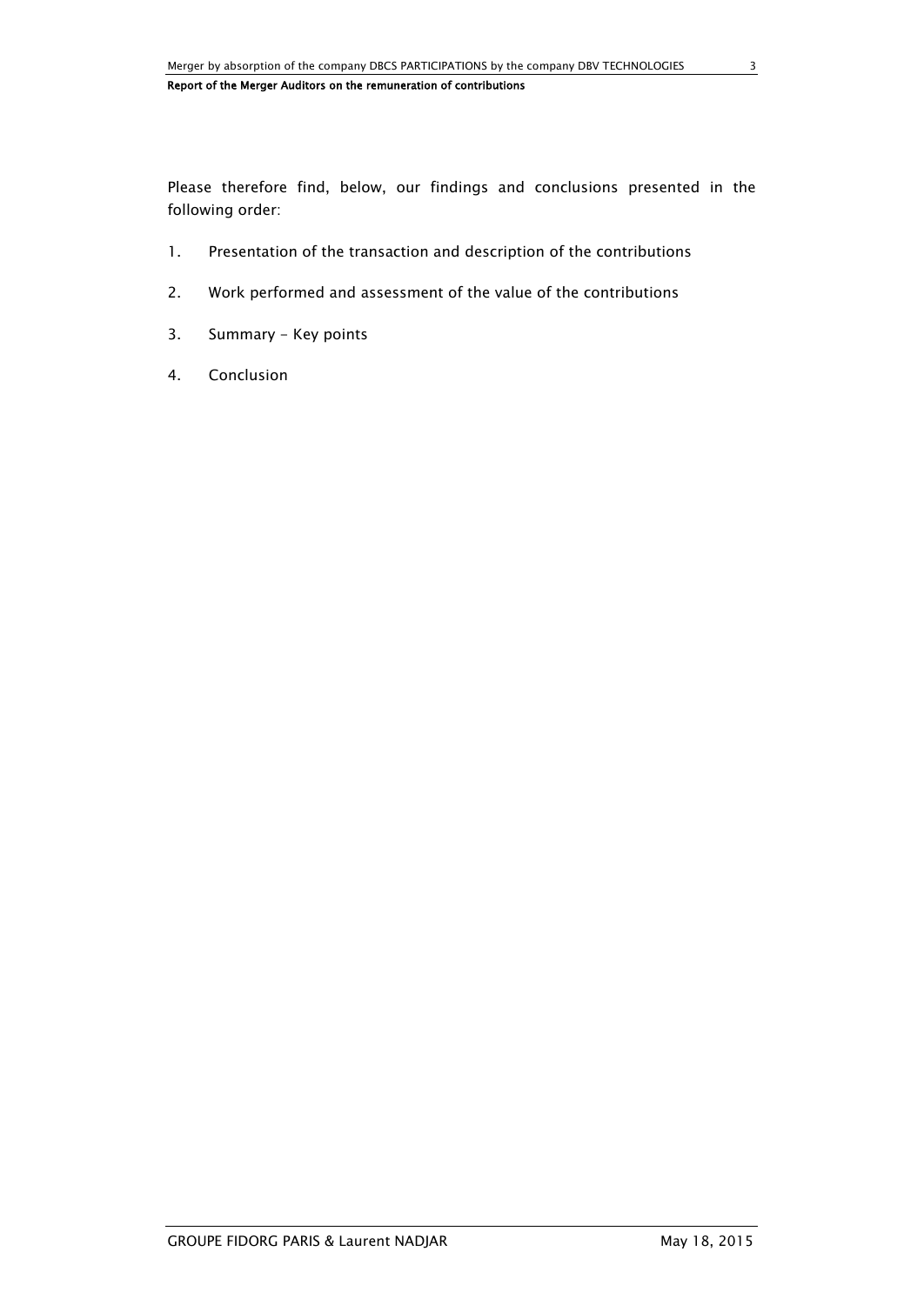# 1. Presentation of the transaction and description of the contributions

The transaction submitted for your approval consists of the merger by absorption of the company DBCS PARTICIPATIONS by the company DBV TECHNOLOGIES. It should be noted that a merger by absorption of the company PHYS PARTICIPATIONS by the company DBV TECHNOLOGIES is also envisaged.

# 1.1 Background of the transaction

DBV TECHNOLOGIES is a biopharmaceutical company whose shares are listed on the NYSE Euronext regulated market in Paris and on Nasdaq in New York.

The company is developing a product ("Viaskin Peanut") to fight peanut allergies. The goal is to market this product once the therapeutic testing is completed and the health agreements/authorizations are obtained.

DBCS PARTICIPATIONS and PHYS PARTICIPATIONS are holding companies formed by certain founders of DBV TECHNOLOGIES whose main purpose is holding all equity interests in DBV TECHNOLOGIES. The absorbed companies are currently non-controlling shareholders of DBV TECHNOLOGIES.

The purpose of the envisaged merger transaction is to improve liquidity and access to capital and to rationalize the holding structure of DBV TECHNOLOGIES by its founders and historical shareholders while ensuring the stability of shareholding. As the result of the merger operations, the partners of DBCS PARTICIPATIONS and PHYS PARTICIPATIONS will become direct shareholders in DBV TECHNOLOGIES.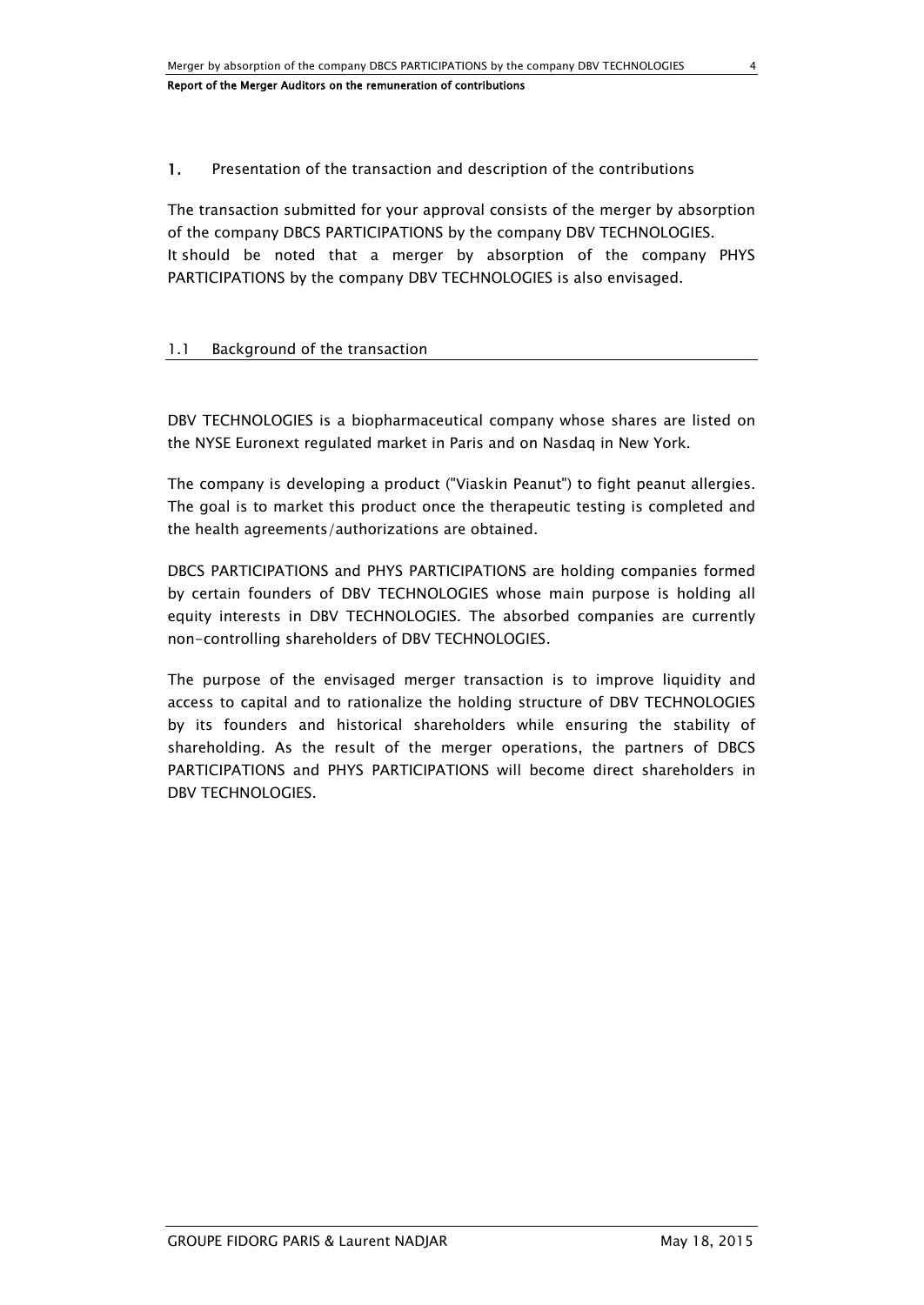1.2 Presentation of the companies participating in the transaction.

# 1.2.1 Absorbing company: DBV TECHNOLOGIES

DBV TECHNOLOGIES is a limited company whose shares are listed on the NYSE Euronext regulated market in Paris and on Nasdaq in New York.

Its corporate purpose in France and in all countries:

- 1° The development of any innovative medical products, in particular any drug, diagnostic product or treatment;
- 2° The study, research and development, industrial fabrication and marketing of those products;
- 3° The exploitation and development of any patents or licenses relating to those products, and, in general, all commercial, real estate or non real estate, financial or other transactions relating directly or indirectly, in whole or in part, to the corporate purpose or to any other similar or connected purpose, that may facilitate the exploitation and commercial development.

The term of the company is set as 29/03/2092.

The share capital of DBV TECHNOLOGIES is €1,937,248.60, divided into 19,372,486 shares with a nominal value of €0.10 each, fully paid up.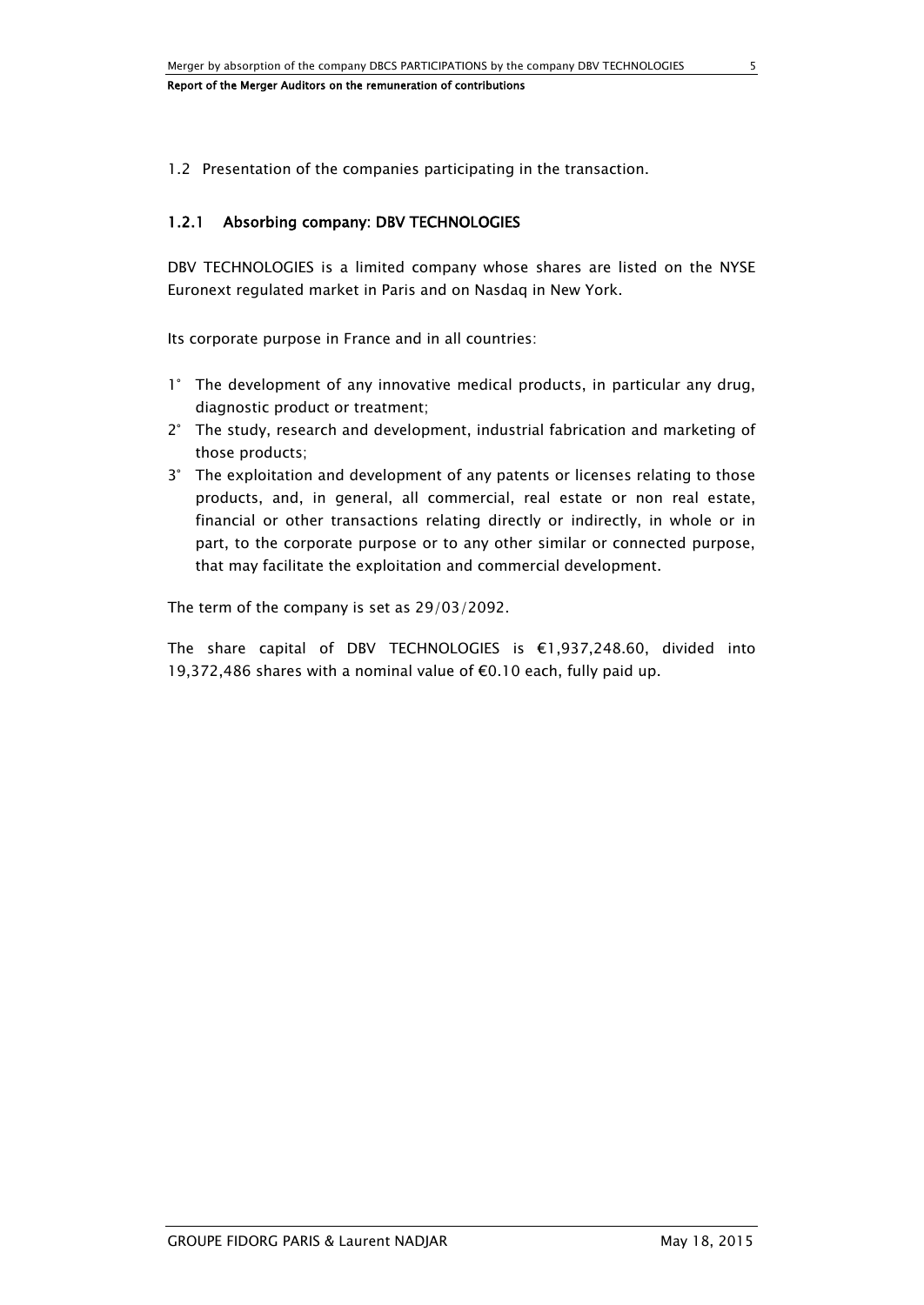# 1.2.2 Absorbed company: DBCS PARTICIPATIONS

DBCS PARTICIPATIONS is a simplified joint stock company whose corporate purpose is as follows: "To hold all equity interests in DBV TECHNOLOGIES through contribution, subscription and/or increase of capital."

The term of the company is set as May 21, 2102.

The share capital of DBCS PARTICIPATIONS is €577,500 divided into 57,750 shares with a nominal value of €10 each, fully paid up. These 57,750 shares are distributed as follows:

| <b>Partners</b>                    | <b>Number of shares</b> | Percentage<br>holding |
|------------------------------------|-------------------------|-----------------------|
| <b>Bertrand Dupont</b>             | 23,101                  | 40%                   |
| Diane Dupont                       | 11,550                  | 20%                   |
| Christophe Dupont                  | 11,550                  | 20%                   |
| Indivision<br>Stéphane<br>Benhamou | 11,549                  | 20%                   |
| Total                              | 57,750                  |                       |

# 1.2.3 Link between the companies concerned

DBCS PARTICIPATIONS holds 284,798 shares (1.47% of the capital) of DBV TECHNOLOGIES.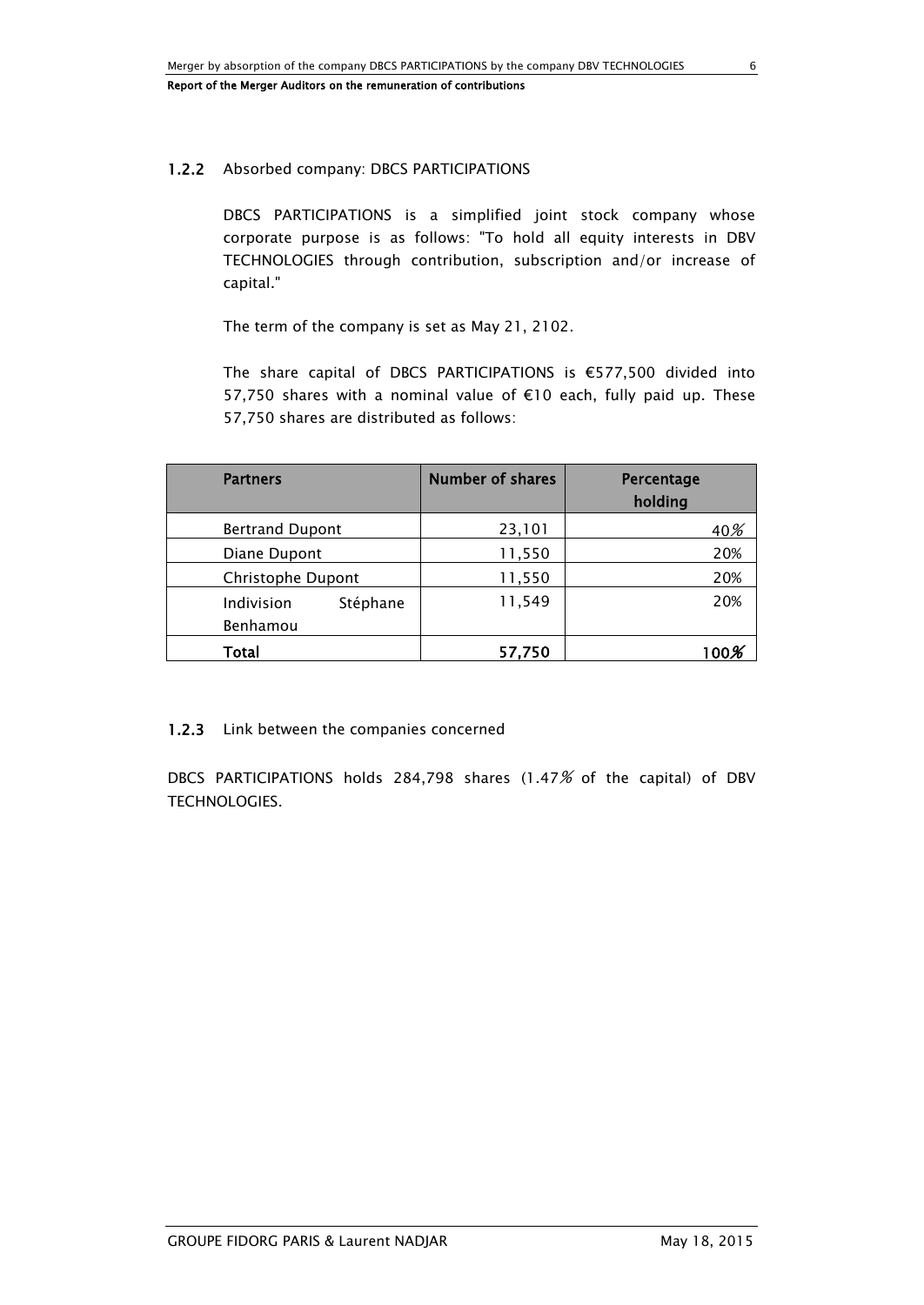# 1.3 Description of the transaction

### 1.3.1 Essential characteristics of the contribution

The Parties agreed, in the draft merger agreement signed on May 11, 2015, that, subject to the fulfillment of the conditions precedent specified in section 1.3.2, DBCS PARTICIPATIONS will contribute all its assets and liabilities, entitlements, values and obligations, without exception and unreservedly, to the recipient company DBV TECHNOLOGIES.

The essential characteristics of the merger transaction are as follows:

- From an accounting and fiscal point of view, the transaction will take effect on January 1, 2015;
- In terms of corporation tax, the merger transaction comes under the preferential treatment in Articles 210 A et seq. of the French General Tax Code;
- In terms of registration fees, the transaction is subject to the fixed fee of €500 in accordance with Article 816 I of the French General Tax Code.

### 1.3.2 Conditions precedent

These contributions made as part of the merger, as subject to the following conditions precedent:

- Approval by the General Meeting of shareholders of DBCS PARTICIPATIONS of the transaction and the draft merger agreement;
- Approval by the General Meeting of shareholders of DBV TECHNOLOGIES of the transaction, the draft merger agreement and the envisaged capital reduction;
- Approval of the financial statements for the fiscal year ended December 31, 2014 by the DBV TECHNOLOGIES General Meeting.

All of which under the conditions set out in applicable laws and regulations.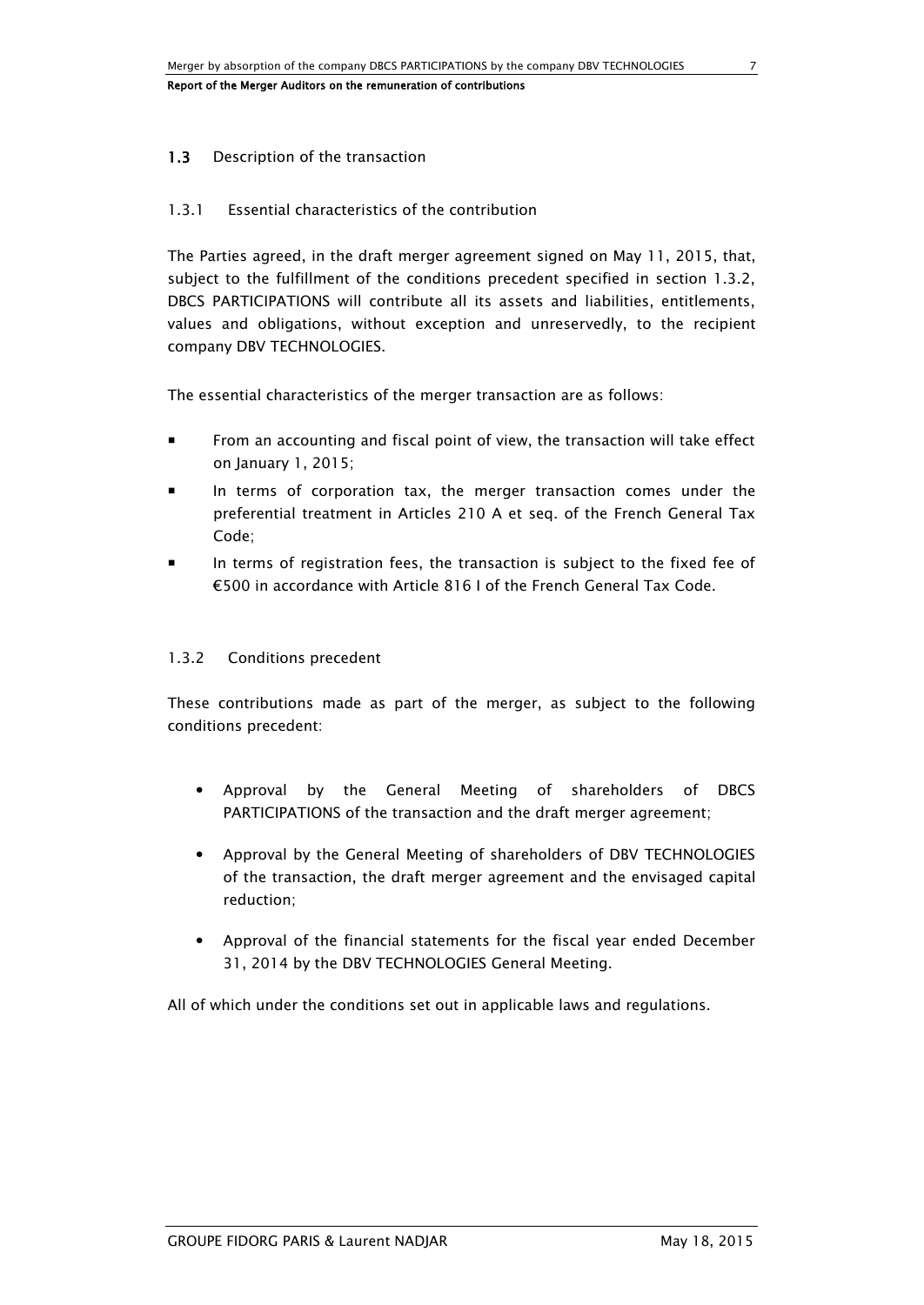The fulfillment of those conditions precedent will be adequately established, in all matters, by the submission of a certified accurate copy or extract of the minutes of the deliberations of the General Meetings of DBV TECHNOLOGIES and DBCS **PARTICIPATIONS** 

Material proof of the final completion of the merger may be established by any other means.

These conditions precedent must be fulfilled no later than December 31, 2015. Failure to do so, unless that deadline is extended, will automatically render this agreement null and void.

### 1.3.3 Remuneration of the contribution

### Valuation method and calculation of the exchange ratio

Under the terms of the merger agreement, the parties have adopted, for the determination of the exchange ratio of ownership interests, the actual value of the absorbed and absorbing companies on the transaction completion date.

Under CRC rule 2004-01, for companies under separate control and with the merger transaction in the natural direction, the assets transferred and the liabilities assumed must be valued at their actual value.

Under the terms of the merger agreement, the actual value of DBV TECHNOLOGIES SA securities has been calculated by adopting a valuation per share equal to the average of its share price on Compartment B of Euronext Paris over last 30 days weighted by the trading volume, on the signing date of the merger agreement, in this case €45.87.

The actual value of DBCS PARTICIPATIONS was determined by adopting the revalued net asset method, it being noted that the company's assets essentially consist of the DBV TECHNOLOGIES securities held. The DBV TECHNOLOGIES securities thus held have been valued by adopting the same valuation method as was used to determine the actual value of DBV TECHNOLOGIES.

Based on the values calculated in this way, the exchange ratio has been set at 5.0001 DBV TECHNOLOGIES shares for 1 DBCS PARTICIPATIONS share.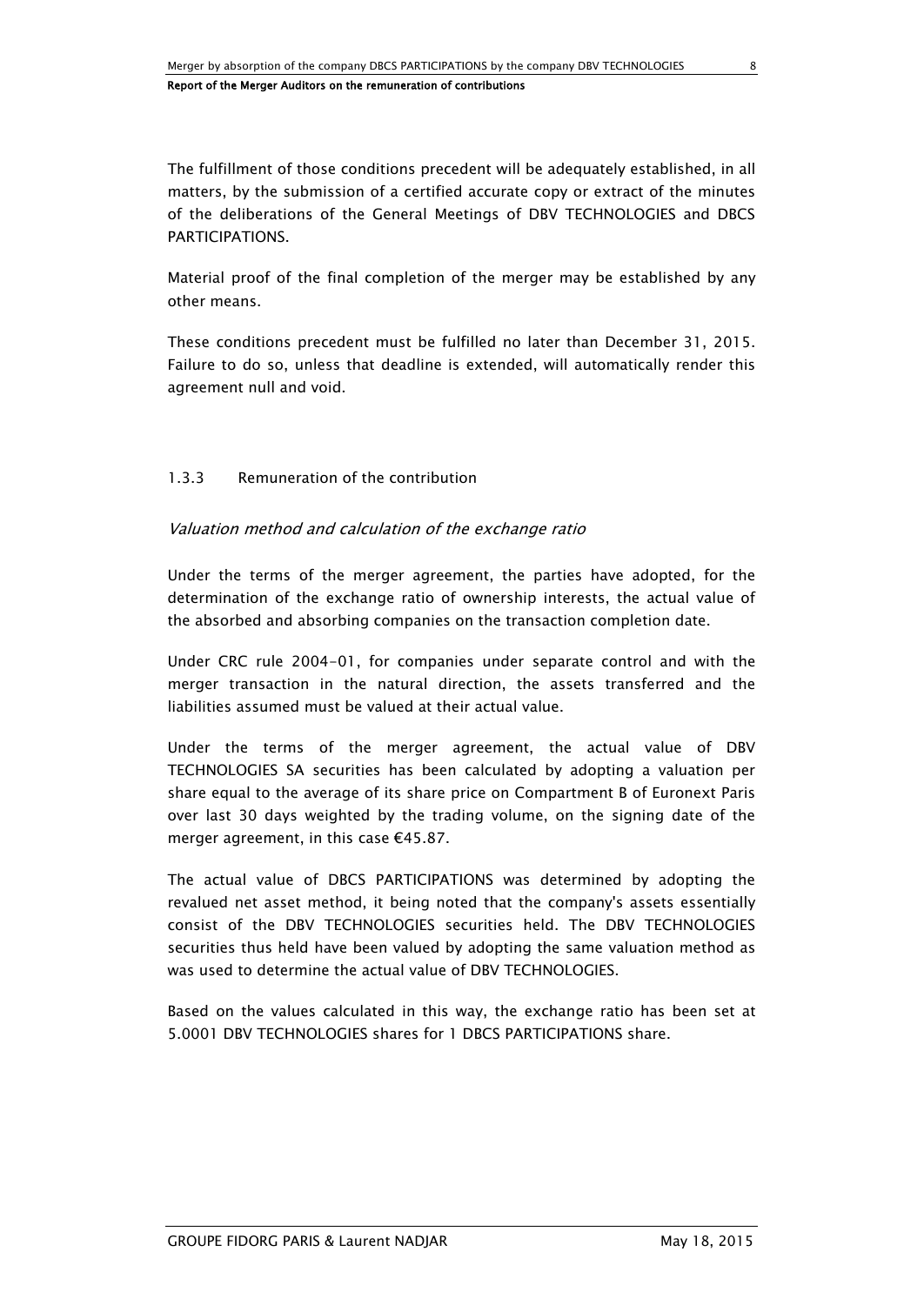It should be noted that the partners of DBCS PARTICIPATIONS have expressed their intention to individually waive their rights to any fractional shares.

# Capital increase

The result of the exchange ratio calculated above is that DBCS PARTICIPATIONS shareholders should receive in exchange for the 57,750 shares comprising the share capital of DBCS PARTICIPATIONS, 288,755 DBV TECHNOLOGIES shares to be created by the latter through a capital increase.

The share capital of DBV TECHNOLOGIES will thus be increased by €28,875.50.

To the extent that, after the merger, DBV TECHNOLOGIES will hold 284,798 treasury shares, the merger will be followed by a capital reduction by the cancellation of those treasury shares. Share capital will thus be reduced by €28,479.80.

The new shares referred to above will be subject to all DBV TECHNOLOGIES bylaws and will carry all entitlements from the date of their creation, regardless of the final completion date of the merger.

### Merger premium

The difference between:

- the net value of the net assets transferred by DBCS PARTICIPATIONS, i.e. €13,245,269,
- and the nominal value of the shares actually created as part of the capital increase by DBV TECHNOLOGIES, i.e. €28,875.50,

will constitute the projected merger premium, i.e. €13,216,393.76, posted on the liabilities side of the balance sheet of DBV TECHNOLOGIES and to which the rights of the old and new company shareholders refer.

The capital reduction by cancellation of the treasury shares received involves the reduction of the merger premium to €13,035,204.46.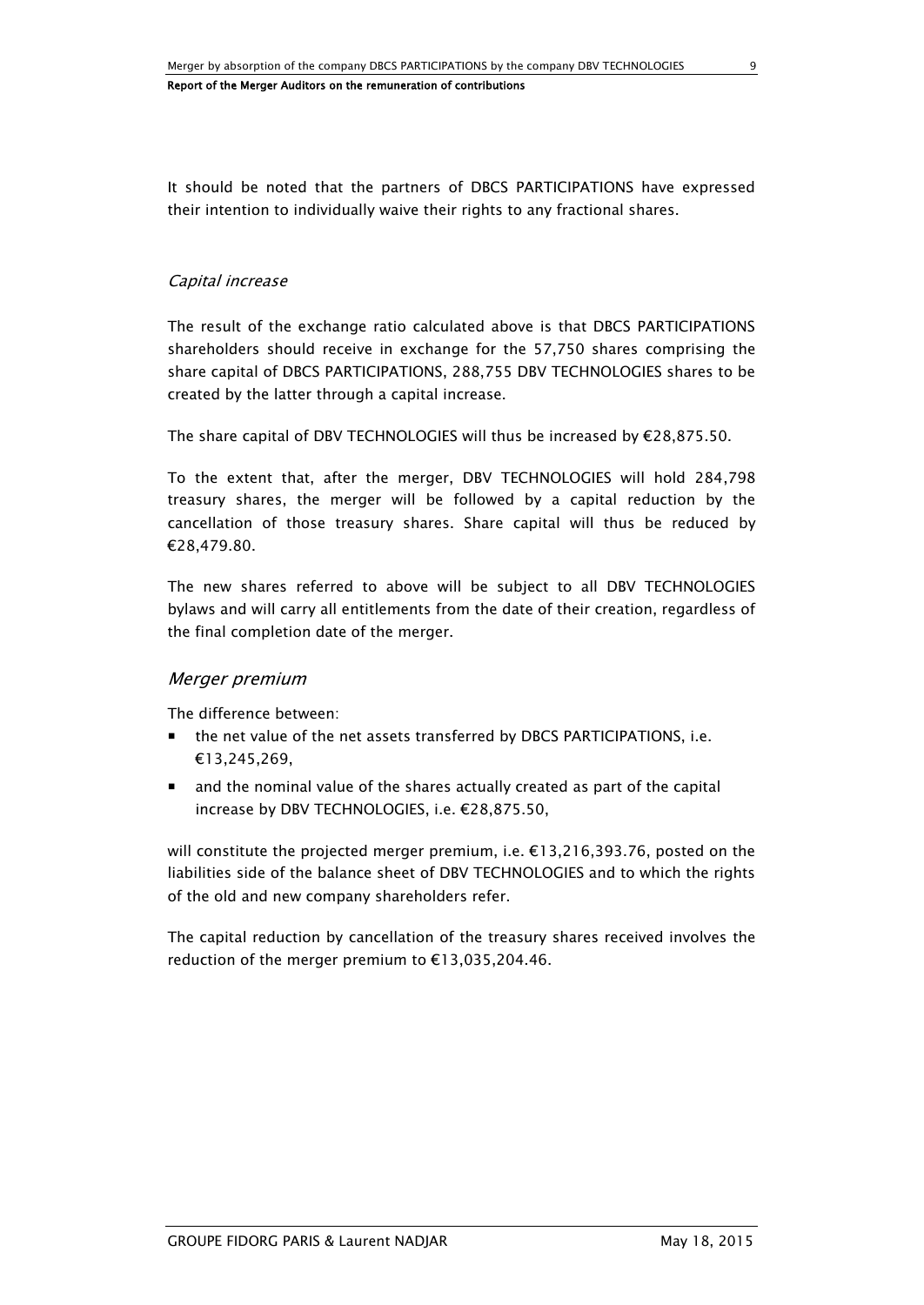### 1.4 Presentation of the contributions

#### 1.4.1 Description of the contributions

All asset and liability items are contributed on the basis of their actual value. It should be noted that certain items were contributed at their net book value as of December 31, 2014 insofar as their real value was considered to correspond to their net book value.

The valuations described below are based on the financial statements of the absorbed company as of December 31, 2014, revalued in light of the information communicated on May 4, 2015.

#### Transferred Net Assets

As the contributed assets amount to €13,311,054 and the liabilities assumed amount to €65,785, the transferred net assets amount to €13,245,269, broken down as follows:

|                                                | Amount (in<br>Euros)      |
|------------------------------------------------|---------------------------|
|                                                | <b>Transferred Assets</b> |
| Financial assets (284.798 DBV ordinary shares) | 13,063,684                |
| Receivables                                    | 1,683                     |
| Tradable securities                            | 224,976                   |
| Cash & equivalents                             | 20,711                    |
| Total transferred assets                       | 13,311,054                |
|                                                |                           |
|                                                | Liabilities assumed       |
| Borrowing and other financial liabilities      | 30,000                    |
| Trade payables and related liabilities         | 2,520                     |
| Tax and social liabilities                     | 979                       |
| Other liabilities                              | 36                        |
| Provisions for expenses (excl. tax)            | 32,250                    |
| Total liabilities assumed                      | 65,785                    |
|                                                |                           |
| <b>Transferred Net Assets</b>                  | 13,245,269                |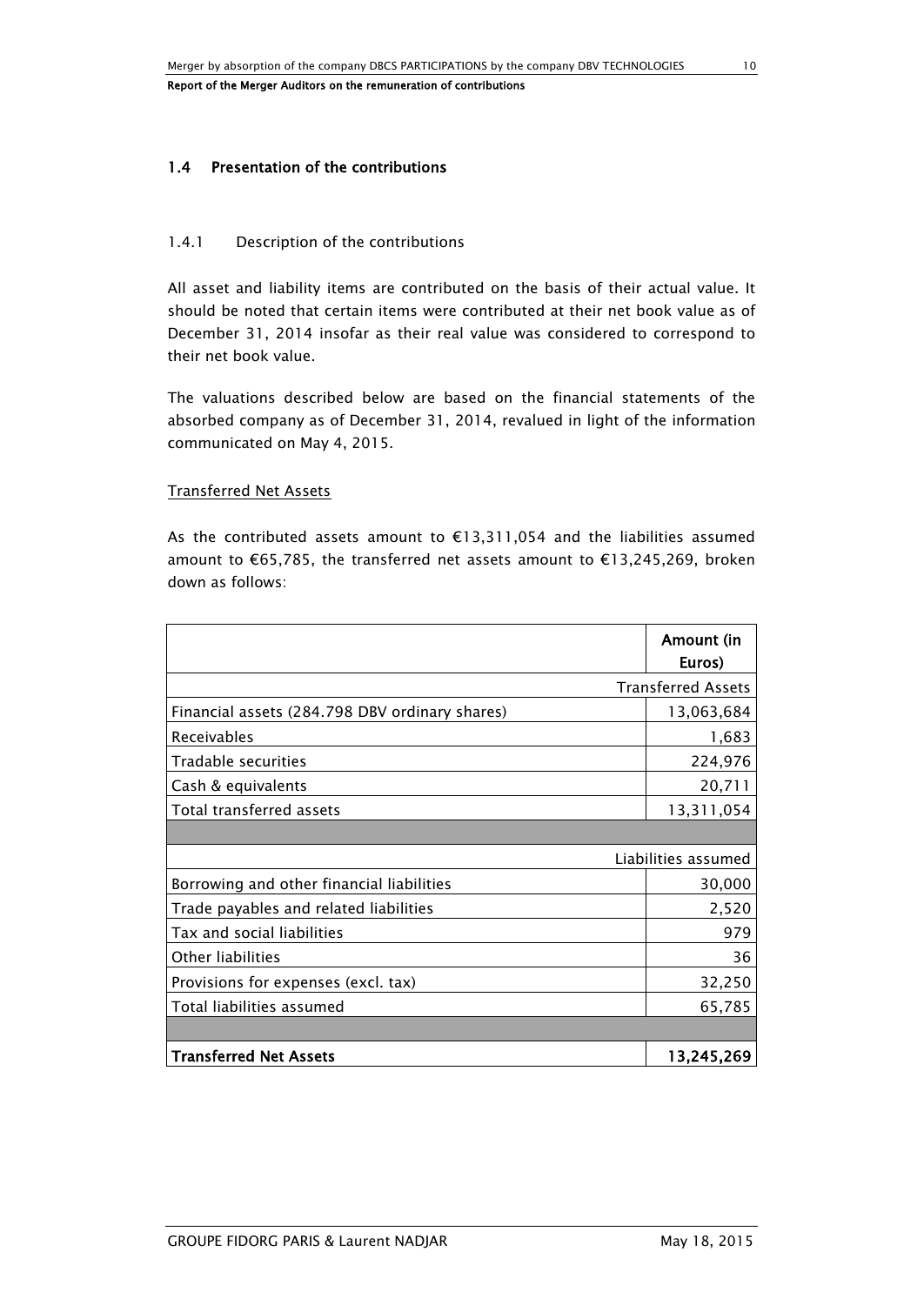# 2. Work performed and assessment of the value of the contributions

#### 2.1 Work performed by the merger auditors

Our assignment comes under the other interventions defined by law and provided by the conceptual framework of our professional guidelines.

Its purpose is to enlighten the shareholders of DBV TECHNOLOGIES regarding the value of the contributions made by DBCS PARTICIPATIONS. Consequently, it is not strictly speaking an audit assignment or a limited audit assignment. Nor does it involve the validation of the tax regime applicable to the transactions.

It is not similar to a "*due diligence*" assignment carried out for a lender or an acquirer and does not include the full work necessary for that type of intervention. Our report cannot therefore be used in that context.

Our opinion is expressed as of the date of this report which constitutes the completion of our mission.

We have carried out the work that we considered necessary in accordance with the guidelines of the national auditing body, Compagnie nationale des commissaires aux comptes, applicable to this type of assignment.

- We spoke with the managers in charge of the envisaged transaction to understand the proposed transaction and its context, and to analyze the economic, accounting, legal and tax terms and conditions.
- We took note of various documents relating to the envisaged transaction, primarily the merger agreement signed by the parties;
- We verified the reality of the contributions and assessed the potential impact of factors likely to affect their ownership;
- We reviewed the working file of the independent auditor of the December 31, 2014 financial statements of DBCS PARTICIPATIONS.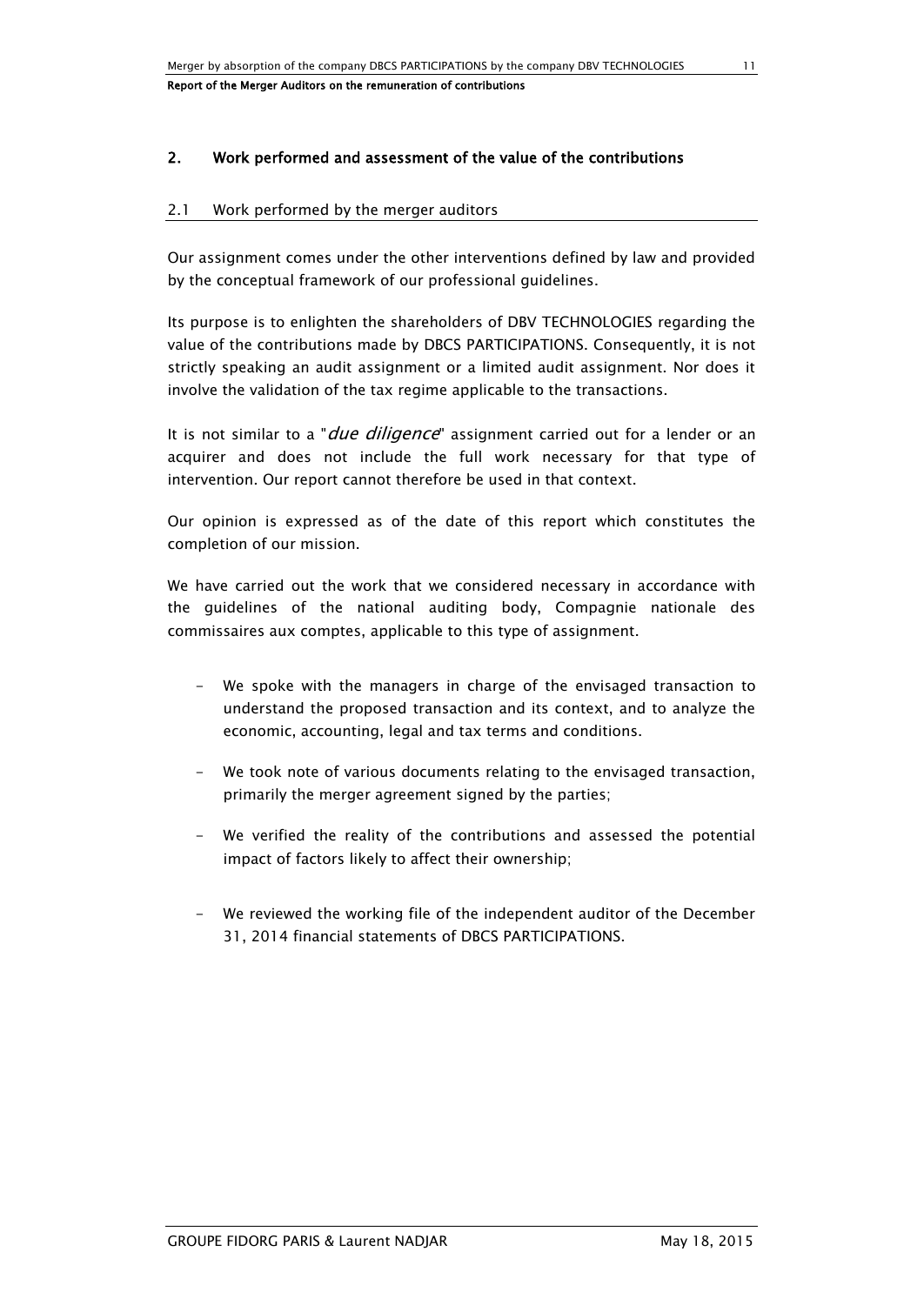- We also obtained recent information on the activities of DBCS PARTICIPATIONS in order to check the consistency of the revaluation of the net assets of December 31, 2014;
	- o As the assets of DBCS PARTICIPATIONS are essentially comprised of equity securities in DBV TECHNOLOGIES, we verified the valuation method adopted and took note of the company's business plan.
	- o In particular, we reviewed the valuation adopted for the companies involved in this transaction and we satisfied ourselves of the proper implementation of the methods used and the resulting valuation calculations. Lastly, we reviewed the valuation approaches and financial parameters used;
	- o To satisfy ourselves of the reliability of the financial statements and of the accounting information communicated to us, we checked that the Statutory Auditors of DBV TECHNOLOGIES had unreservedly certified the December 31, 2014 financial statements.
	- o The valuation of a DBV TECHNOLOGIES share, equal to its average share price on Compartment B of Euronext Paris over the last 30 days weighted by the trading volume, was considered to be the most pertinent method for determining the real value.
	- o We reviewed recent reports by financial analysts in order to confirm the average share price adopted. This review permitted us to confirm the valuation adopted.
	- o Similarly, we reviewed DBV TECHNOLOGIES' business plan to check that it did not call into question the valuation adopted.
	- o We also took note of the recent stance by the U.S. health authority, the Food and Drug Administration (FDA), which has granted the allergy treatment "Viaskin Peanut" the status of therapeutic breakthrough on the basis of the initial satisfying results from the trials conducted. This FDA decision signals the recognition of the need for a peanut allergy treatment, as well as the good results from the Phase II trials of VIPES in children.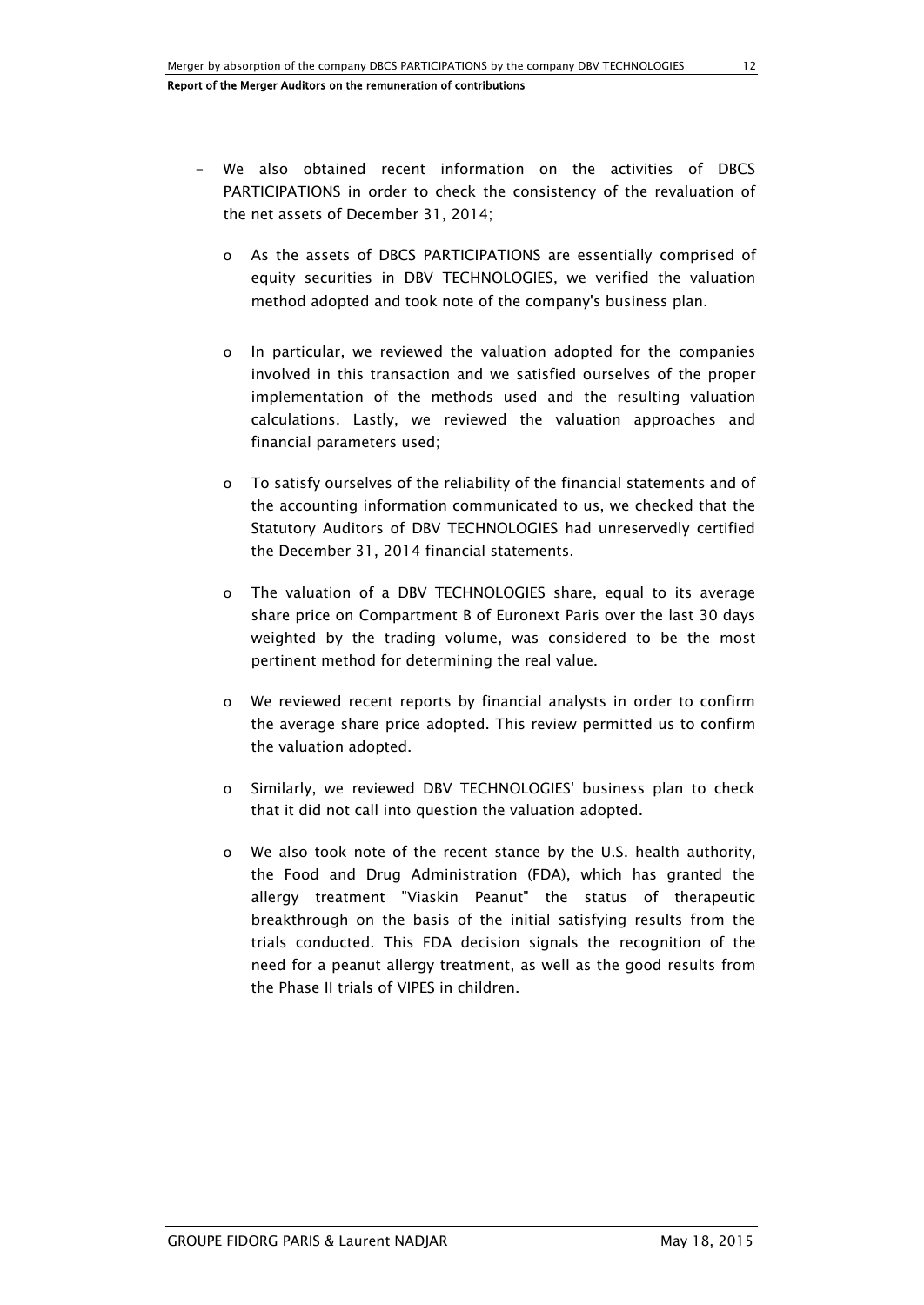- o As of the date of our report, no factor, information or studies call into question the viability of the project.
- o The value of DBCS PARTICIPATIONS is directly linked to future decision to authorize the marketing and effective sale of the product developed by DBV TECHNOLOGIES. Should the necessary authorizations not be obtained and the product not marketed, the DBV TECHNOLOGIES valuation adopted for this contribution could be called into question.
- Lastly, we obtained a letter from the directors of DBCS PARTICIPATIONS and DBV TECHNOLOGIES confirming the significant factors used in our assignment and, in particular, the absence of significant events likely to call into question the value of the contribution.

# 2.2 Assessment of the method for valuing the contributions and its compliance with accounting rules.

As stated earlier, the envisaged merger transaction involves companies under separate control. Furthermore, the merger transaction is in the natural direction.

As a result of the checks made and the information collected, we consider that the contribution valuation principle used by DBCS PARTICIPATIONS for the company's actual value is appropriate for this transaction and is in accordance with CRC rule 2004-01 of May 4, 2004 relating to the accounting treatment of mergers and similar transactions, as it is a transaction involving companies under separate control.

# 2.3 Reality of the contributions

We satisfied ourselves of the reality of the contributions, in particular by verifying the existence of the liabilities and assets contributed when reviewing the working file of the independent auditor of the December 31, 2014 financial statements of DBCS PARTICIPATIONS.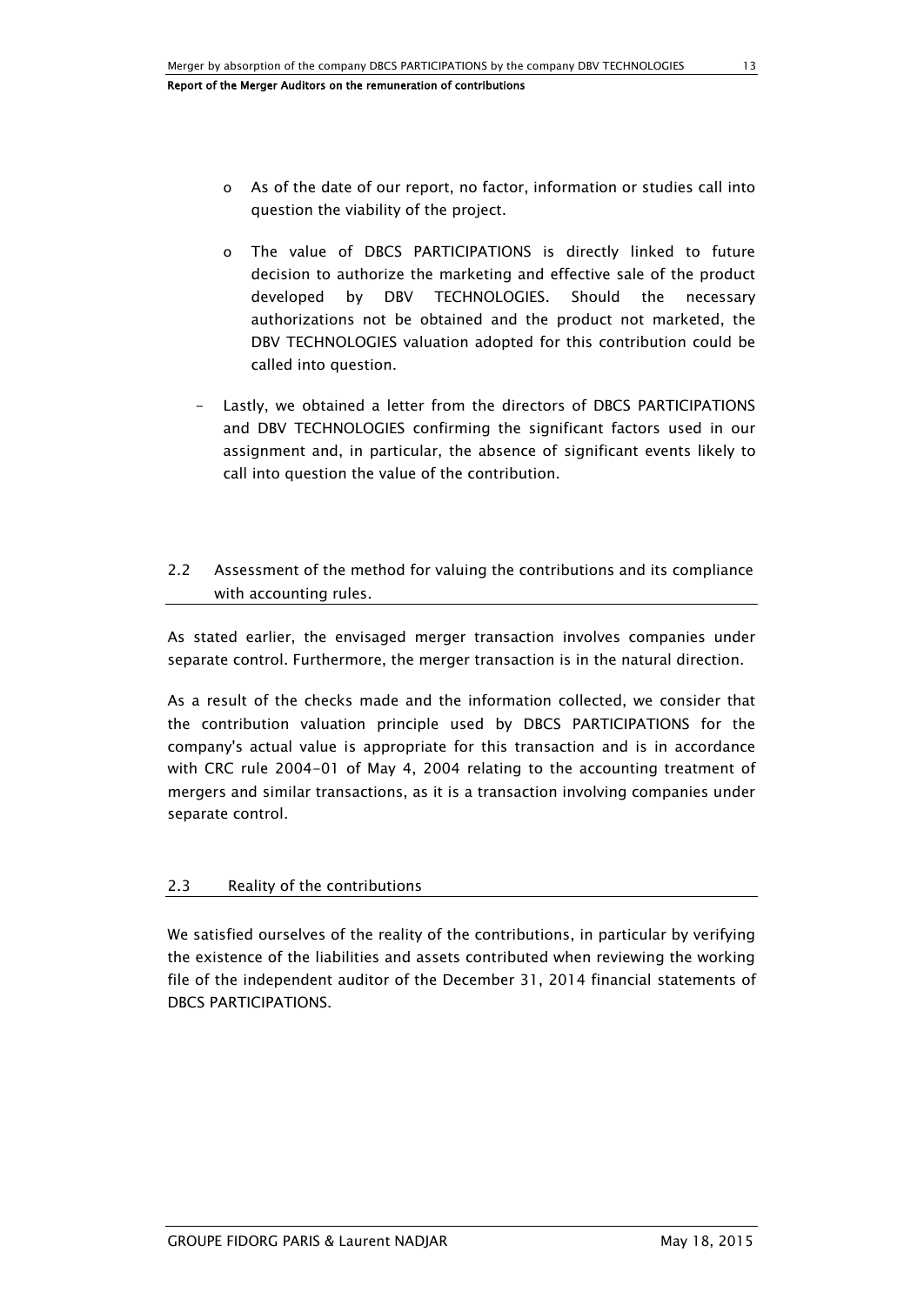We also verified the full and complete ownership of the DBCS PARTICIPATIONS and DBV TECHNOLOGIES that will be contributed in the envisaged merger.

We checked that the assets contributed and in particular the DBV TECHNOLOGIES securities were unencumbered by any pledges, and that the transferor had full ownership, providing to us written confirmation of the absence of any restrictions on ownership.

### 2.4 Value of the contributions

Taking the above factors into account, as at the date of our report, we are able to conclude that the total value of the contributions amounting to  $E13,245,269$  does not seem overvalued.

### 3. Summary - Key points

In accordance with regulations, the parties rightfully decided to adopt their actual value as the contribution value of the transferred assets and liabilities, it being understood that certain assets and liabilities had been valued at their net book value as indicated in the financial statements of the absorbed company at December 31, 2014, the closing date of its last fiscal year. The valuation principle thus adopted by the parties call for no comments on our part.

The actual value of the contributions of DBCS PARTICIPATIONS is primarily linked to the revaluation of DBV TECHNOLOGIES equity securities by adopting a valuation per share equal to its average share price on Compartment B of Euronext Paris over the last 30 days weighted by the trading volume. No other valuation method has been used (comparables, discounted cash flow, etc.) taking into account the specifics of DBV TECHNOLOGIES.

We draw your attention to the fact that this valuation relies mainly on the ability of DBV TECHNOLOGIES to actually achieve its business plan. This ability is directly impacted by the limits imposed by the risks and uncertainties of regulatory authorizations and the research and development process to obtain the marketing authorization for the products developed by DBV TECHNOLOGIES.